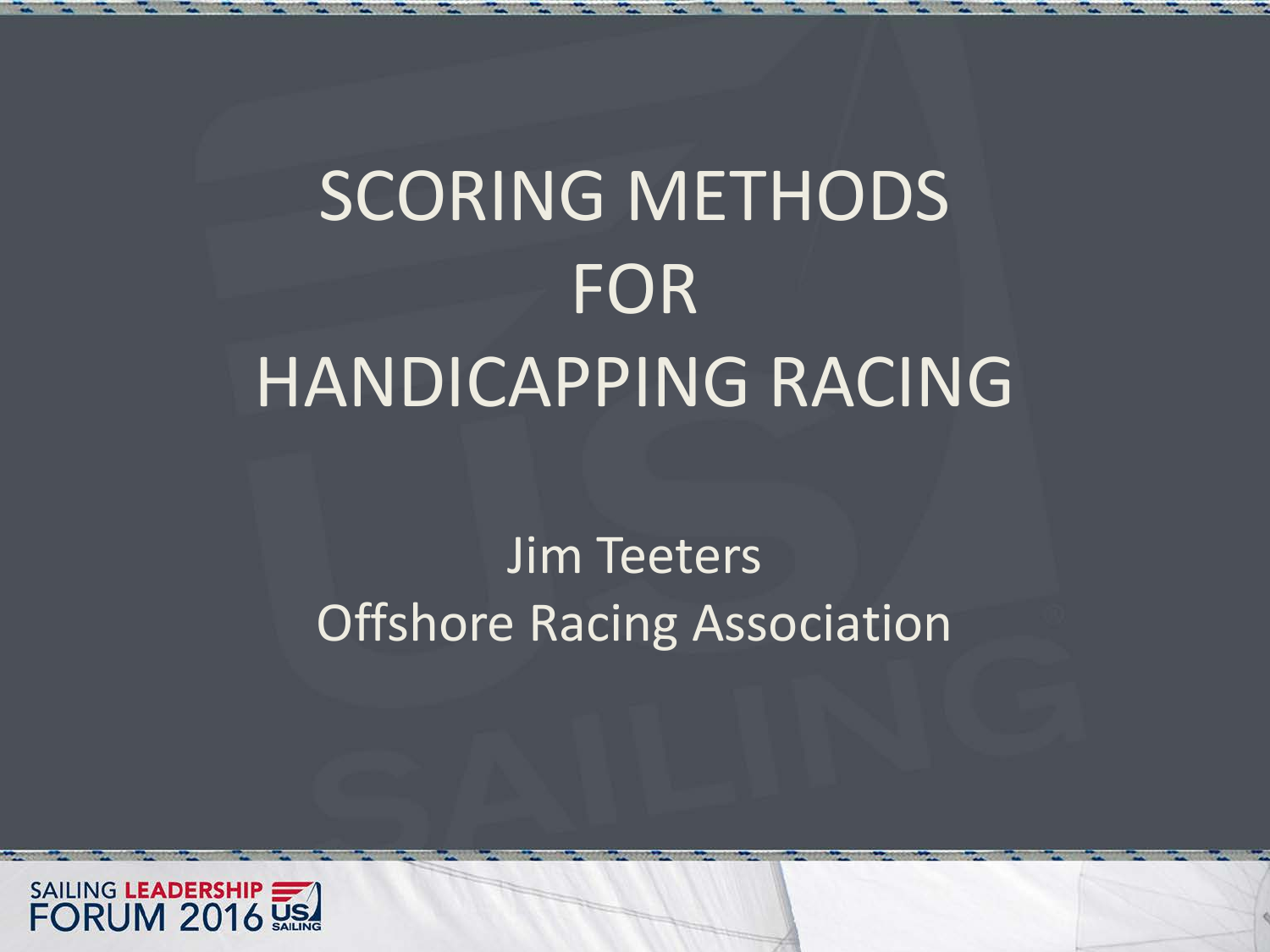

"It seems very pretty (said Alice) but it's rather hard to understand! Somehow it seems to fill my head with ideas – only I don't exactly know what they are!" Lewis Carrol, Through the Looking Glass

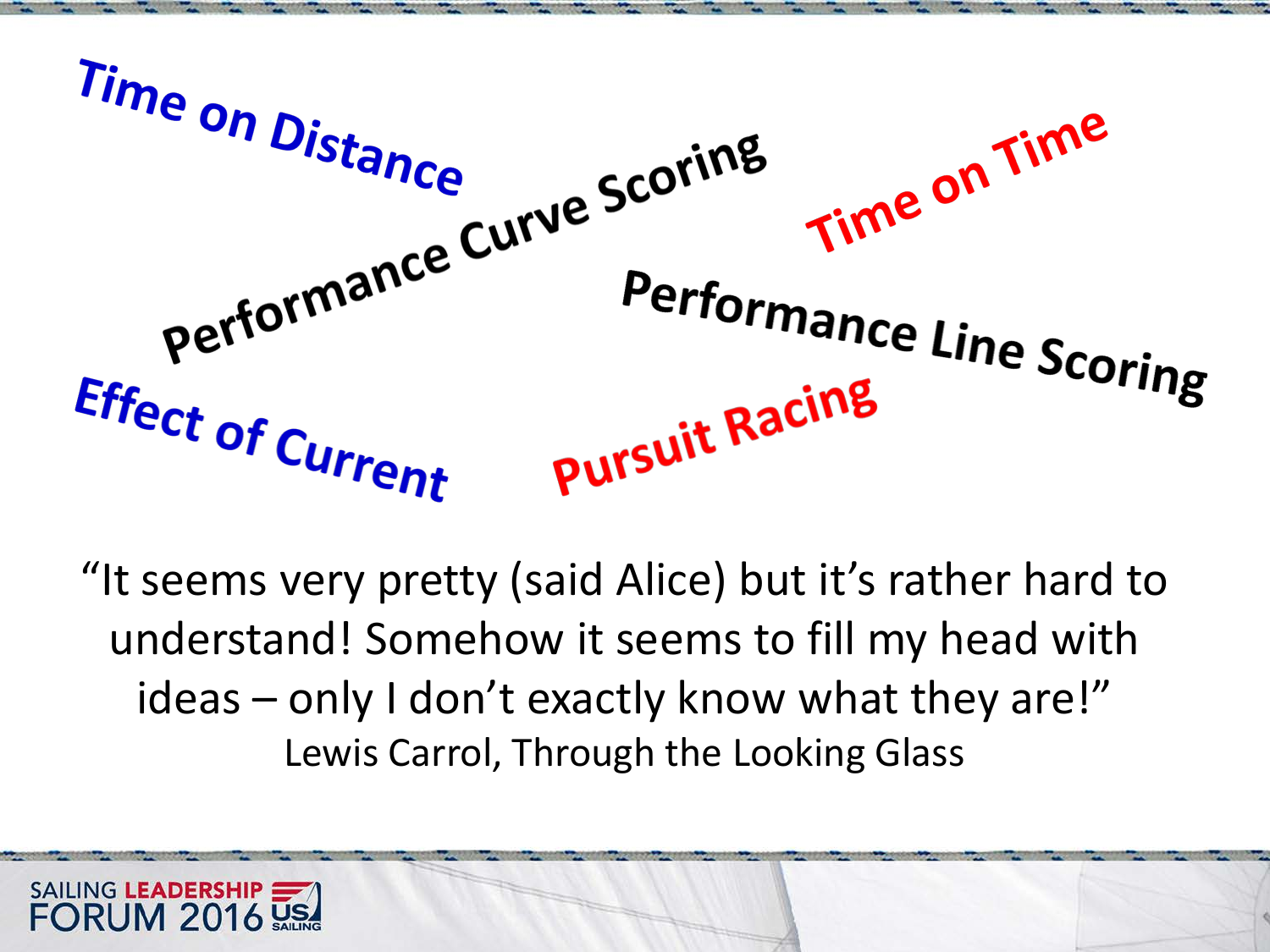# Length

- William Froude:  $Fn = Vel \div \sqrt{(Gravity \times Length)}$
- Two models that are identical in shape/form, but different in size/scale will create identical wave patterns if operating at the same Fn. (extend to wave drag coefficient.)
- Speed Length Ratio:
- $SLR = Vk \div \sqrt{Length}$
- "Hull speed" when  $SLR = 1.34$
- All other things being equal, length determines potential speed.

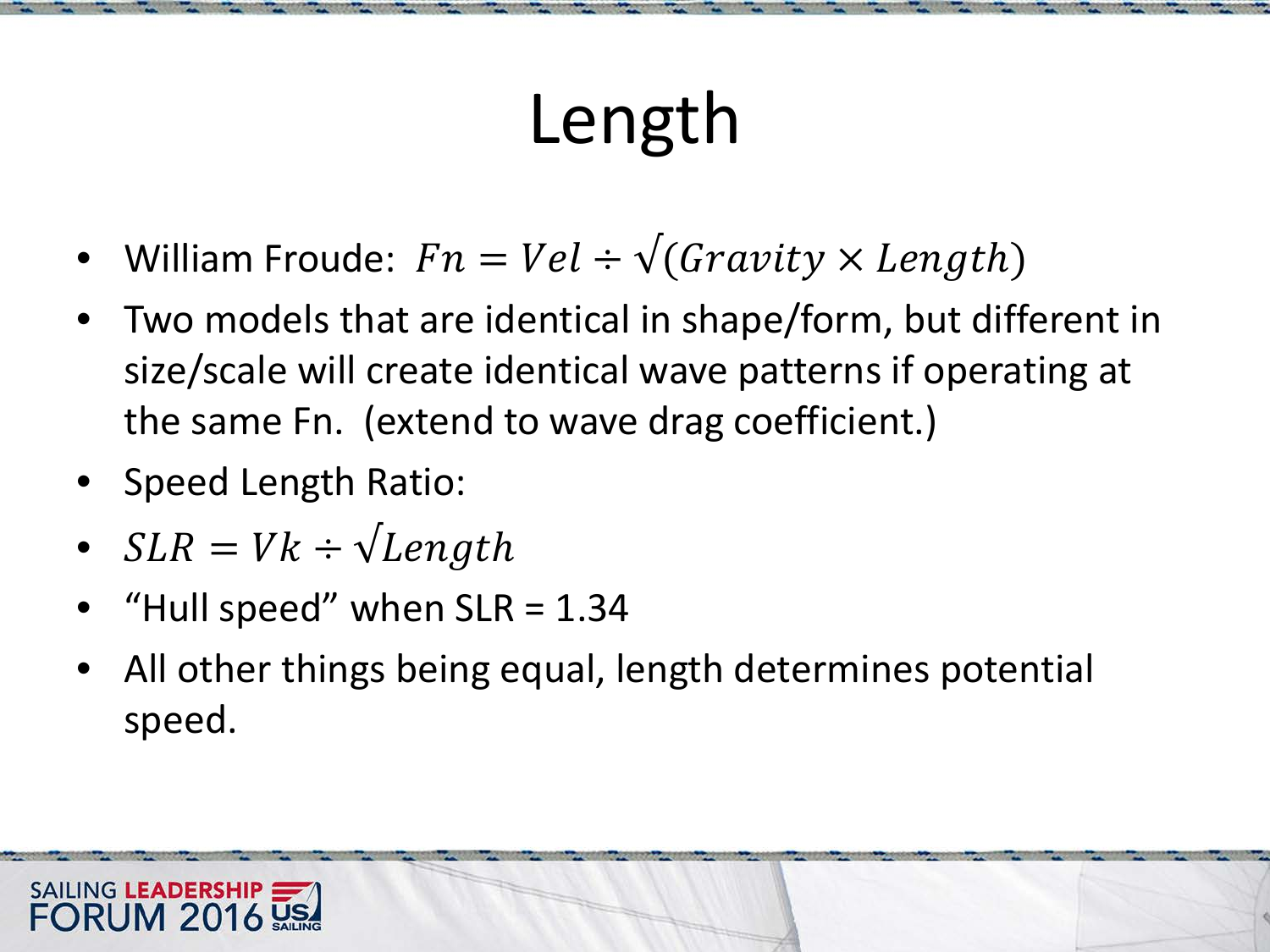# Length  $\longrightarrow$  Time Allowance

- Assume boats sail at some fraction f of SLR:
- $V = f \times 1.34 \times \sqrt{L}$
- Elapsed time:  $ET = \frac{Dist}{V}$ V
- ET diff. two boats:  $ET_2 ET_1 = D(\frac{1}{\nu})$  $v_{\overline{2}}$  $-\frac{1}{v}$  $v_{1}$ )

• 
$$
\delta ET_{sym} = \frac{3600}{f \times 1.34} \times (\frac{1}{\sqrt{L_2}} - \frac{1}{\sqrt{L_1}})
$$

- Handbook on American Yacht Racing Rules (Parsons et al 1934)
- $\bullet \;$  SPM owed = 2160  $\times$  (  $\frac{1}{\sqrt{k}}$  $\sqrt{R}$ <sub>2</sub>  $-\frac{1}{\sqrt{k}}$  $\vee R$ <sub>1</sub> )
- L has been replaced with a rated length R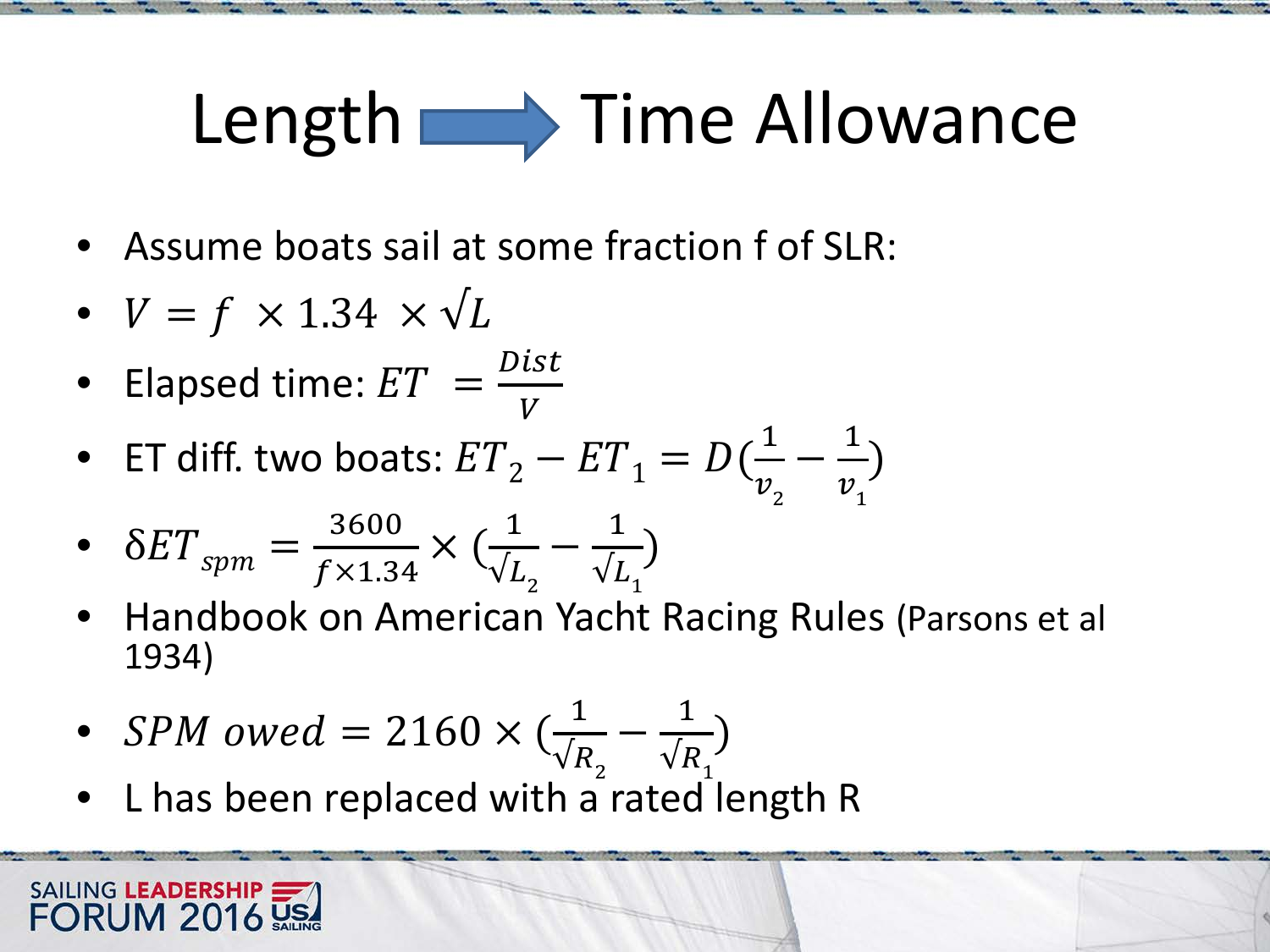## Time on Distance

- IOR "length" scoring was actual time on distance (TOD). The rating was an effective length.
- The time allowance was expressed as sec/mile (SPM).
- To compute corrected time from elapsed time, you first select a scratch boat.
- $CT = ET (SPM your boat SPM scratch) \times Distance$
- TOD requires knowledge of:
	- Elapsed time of your boat
	- Rated SPM of your boat
	- Rated SPM of the scratch boat (real or theoretical)
	- Distance of the race course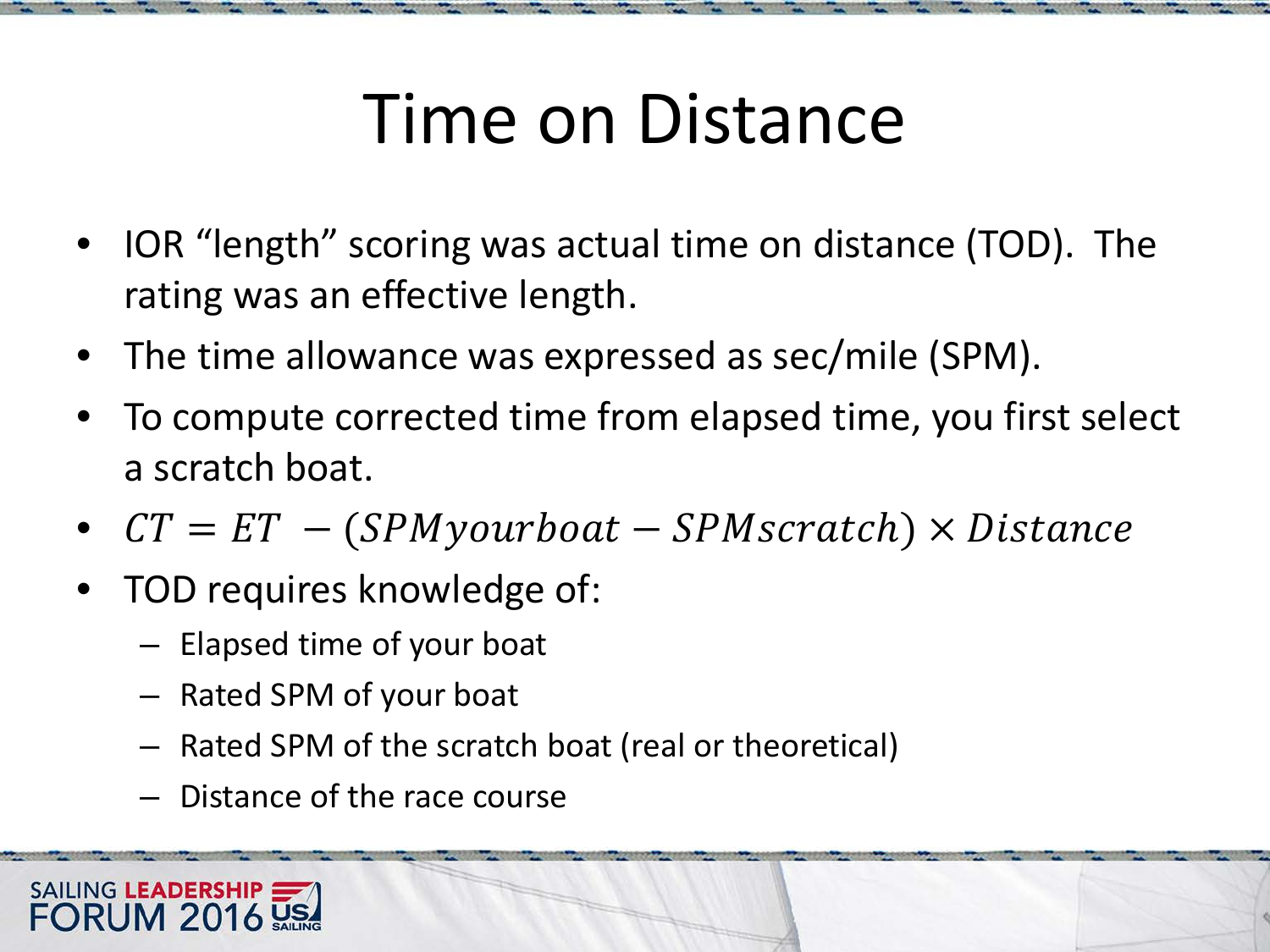## Time on Time

- TOD scoring assumes that boat A always owes boat B a set time allowance per mile, say 10 sec/mile, **for all races**.
- An alternative concept is to assume that boat A is a certain percentage of speed faster than boat B. If say 3%, it always owes boat B 3%. Ratings are then ratios of boat speeds.
- A scratch boat, with some rated speed Vs is chosen. Any other boat, with speed Vb, has a rating of Vb/Vs. If boat B above is the scratch boat, then A has a rating of 1.03, often termed a Time Correction Factor (TCF). (TCFscratch is 1.00.)
- Time on Time (TOT) scoring is then:  $CT = ET * TCF$
- TOT requires knowledge of:

SAILING LEADERSHIP

– Elapsed time of your boat, Your boat's TOT rating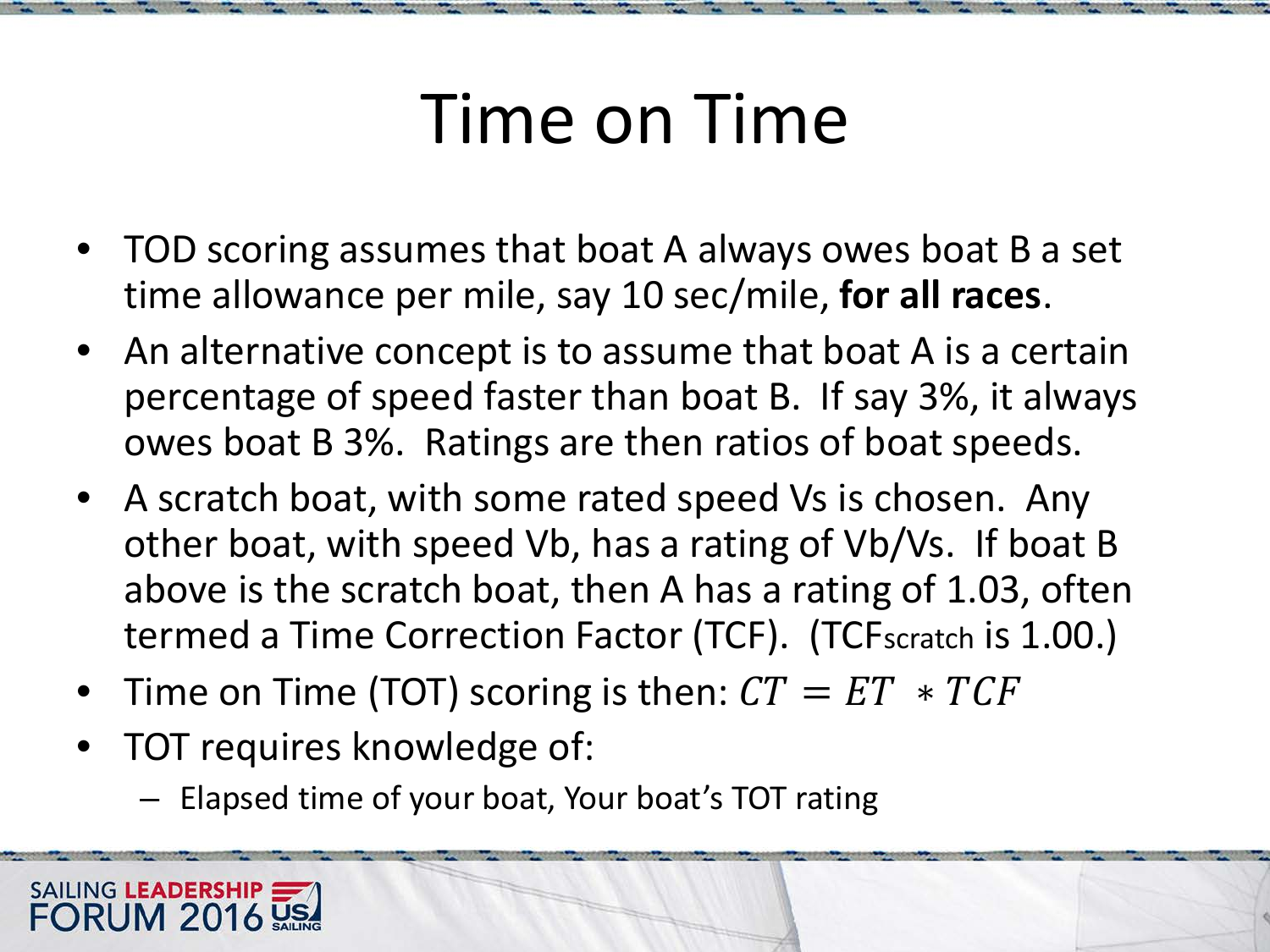#### The Guts of TOD and TOT

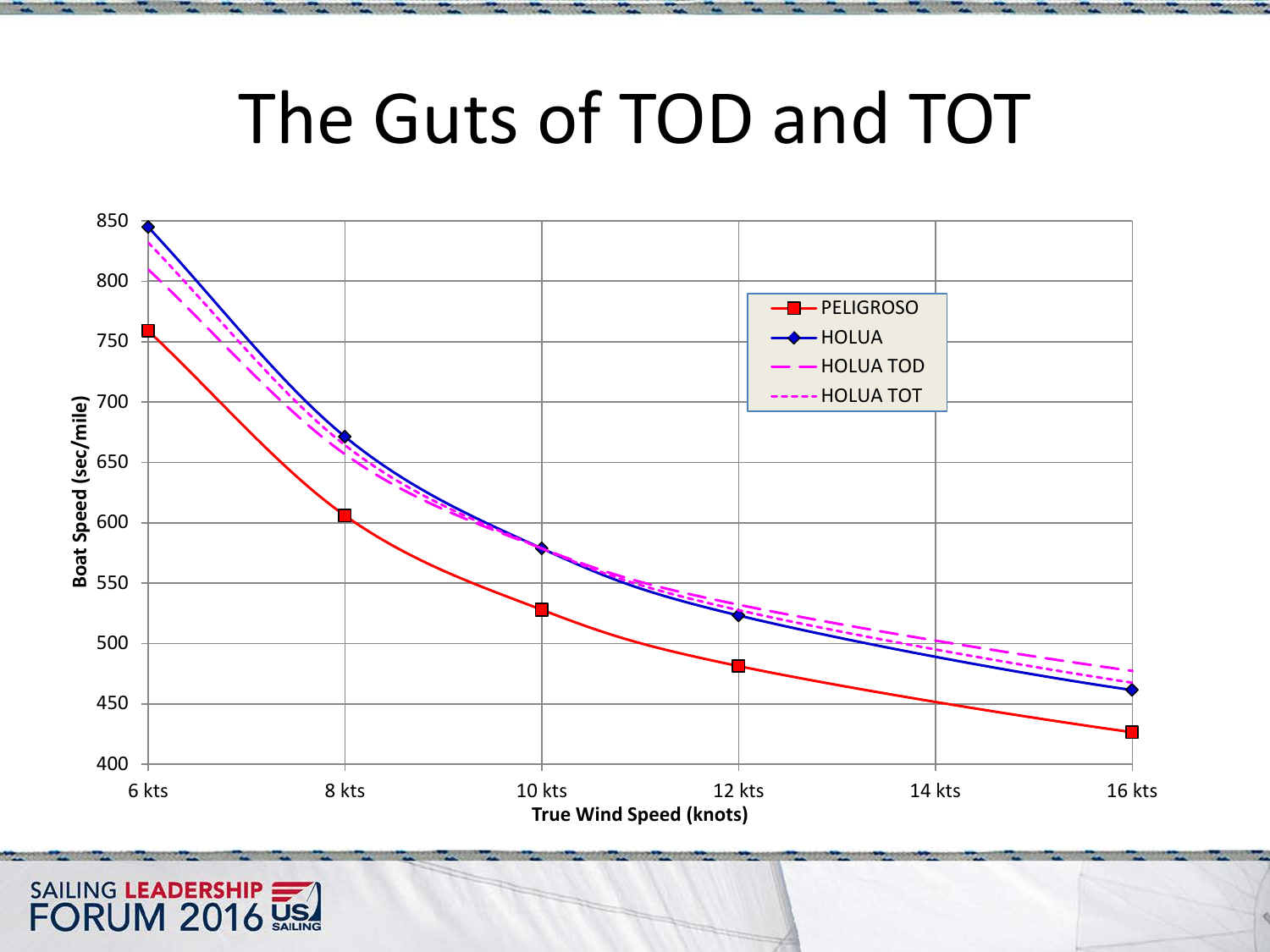## TOD vs TOT: Which is Better?

#### • Two assumptions:

- 1. TOD: constant difference in sec/mile
- 2. TOT: fixed ratio of boat speeds
- 3. Wind/course content for which those ratings should work
- If wind speed during a race is the same as those assumed in the ratings, both systems are virtually identical.
- If wind is lighter, TOT generally works better. TOD does not give enough time to slower boats. The same is generally true if the wind is heavier. The assumption of constant ratio of boat speeds is more accurate than constant differences.
- If a parking lot, TOD is better. TOT: allowances keep growing.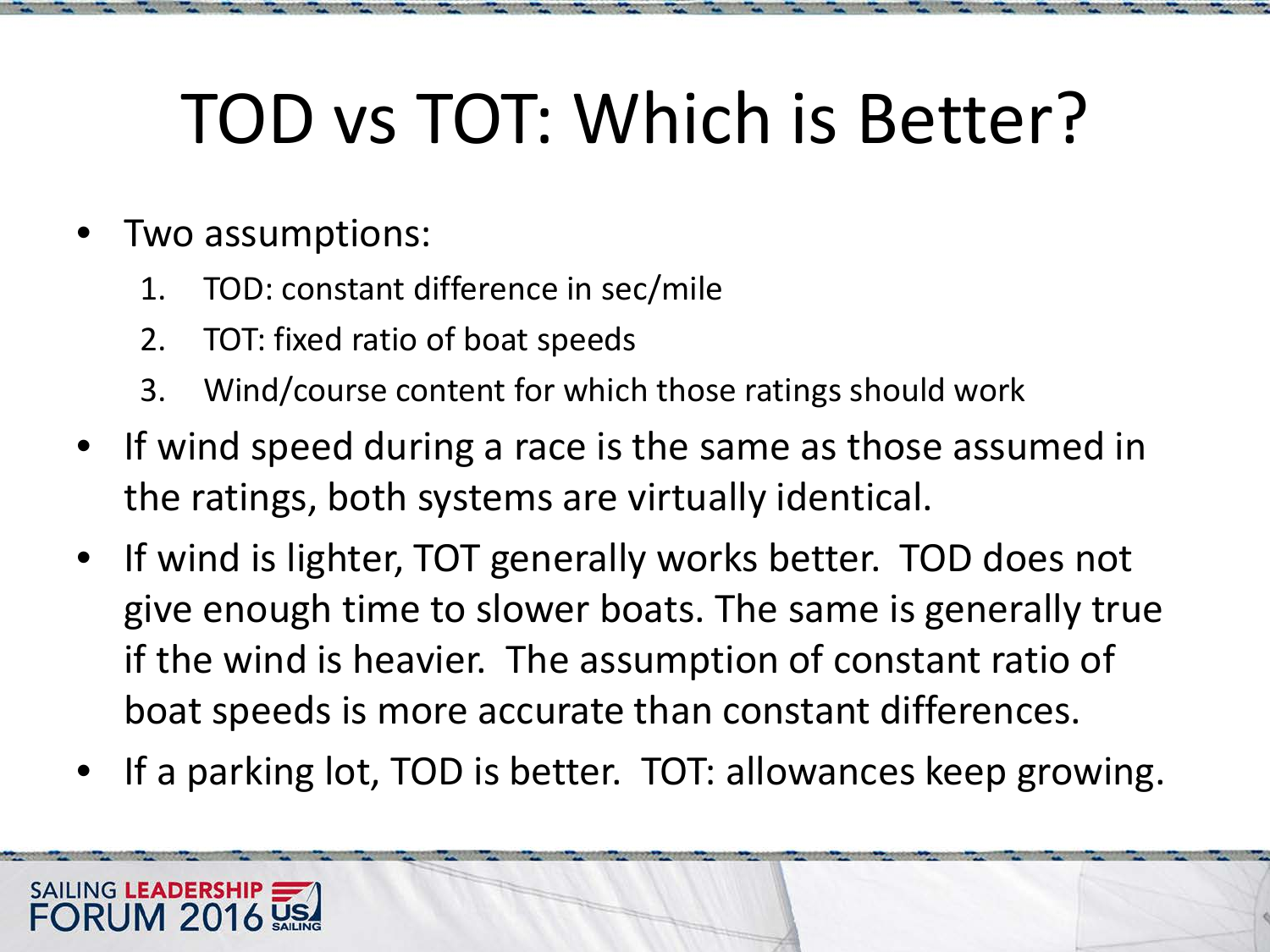#### SMART Scratchsheet

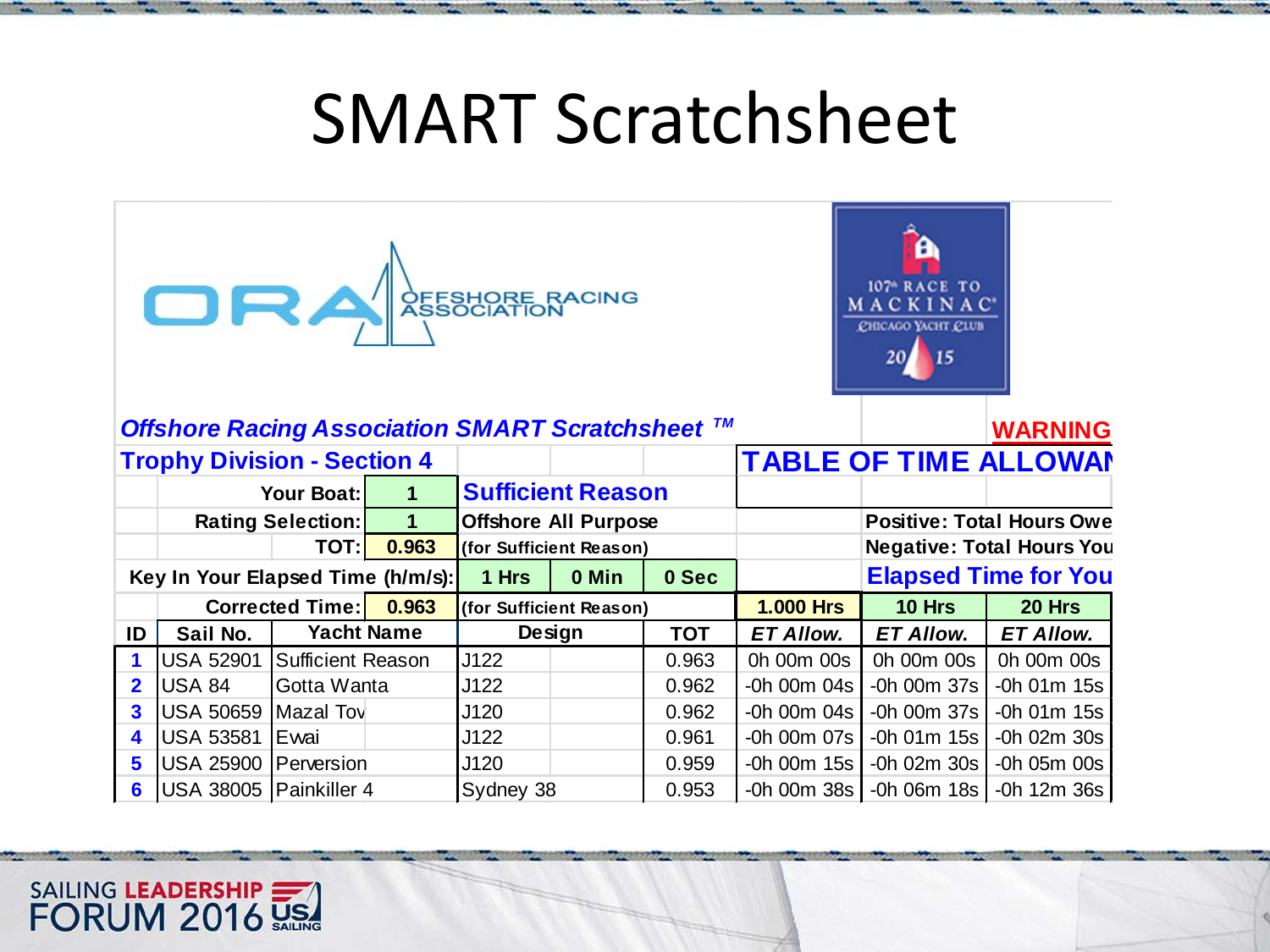# Single vs. Multiple Ratings

- Single: ratings apply to all races no matter what the wind speed or course layout.
	- Simple, although less accurate
	- More winners (every dog…) Good for long season?
- Multiple: pick rating from a menu selection: windward leeward, (even/odd legs), random, offwind, customized to specific events.
	- "Should" be fairer racing

SAILING LEADERSHIP

– Burden of selection process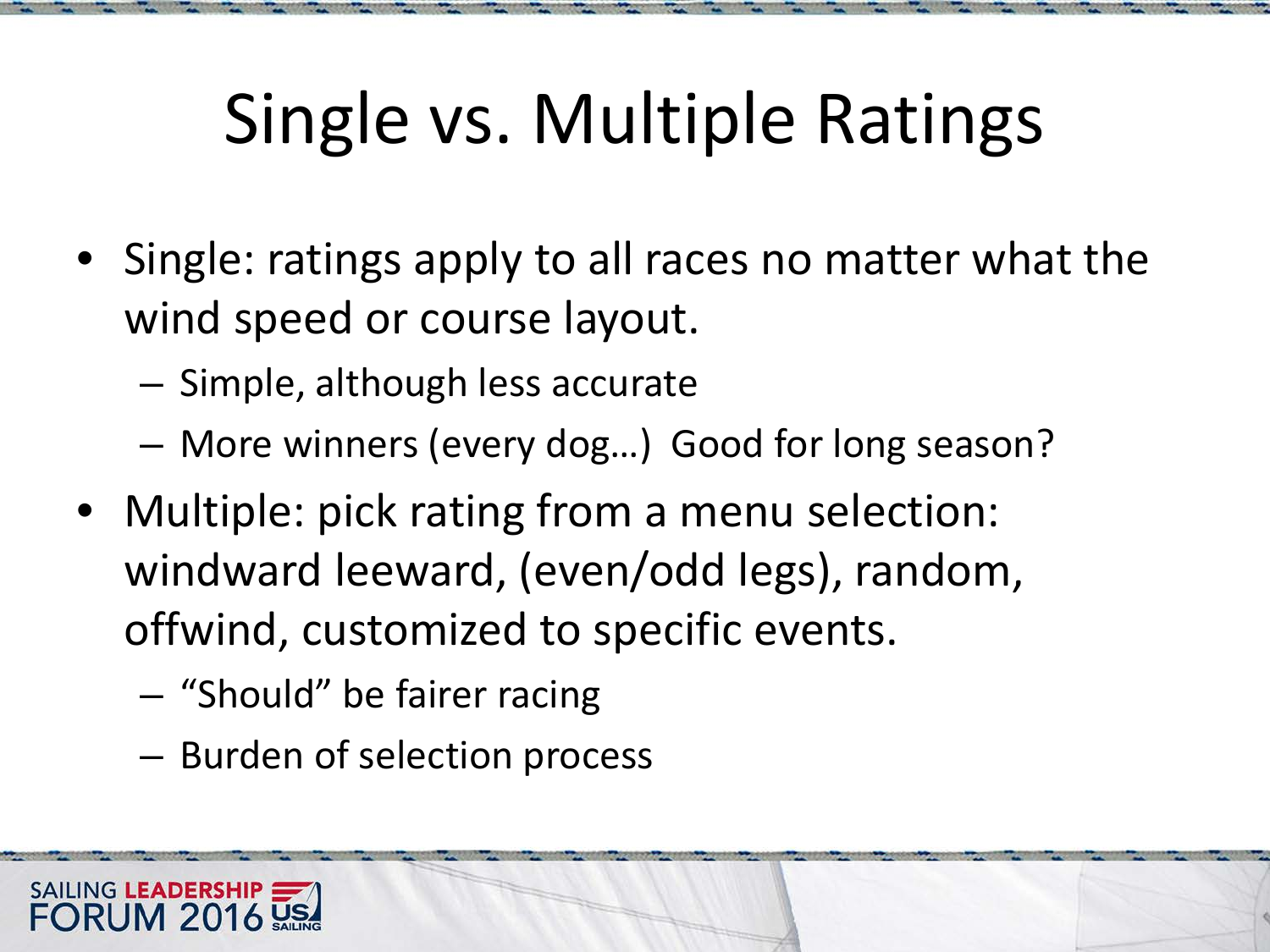## Diverse Polars

- Boats with blue and red curves have identical upwind and downwind VMGs.
- With identical ratings they would have fair W/L racing.
- Red curve is superior broad reaching, typical of sport boats
- What happens if the race has broad reaching?

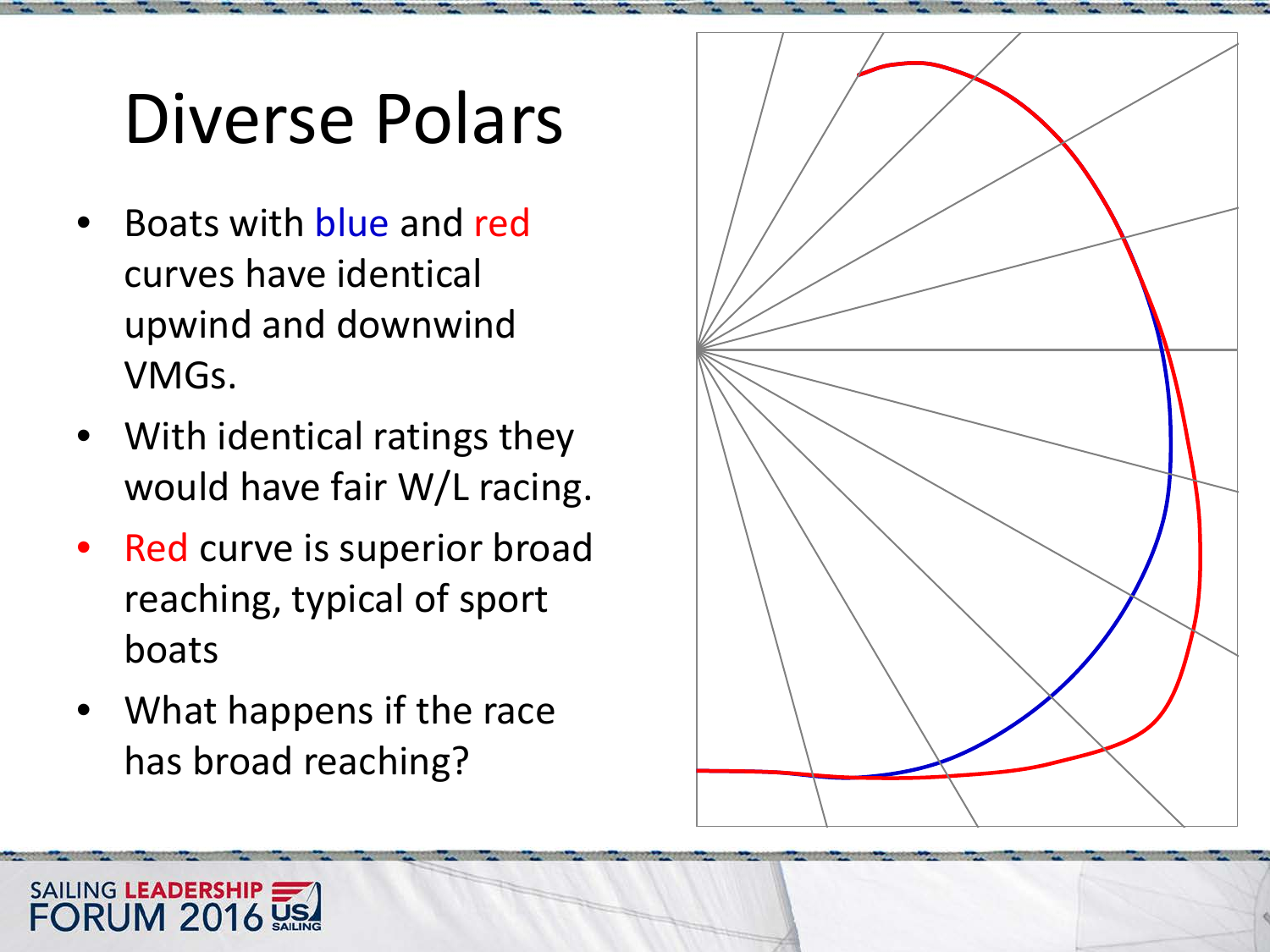## More Issues

- Pre, During or Post Race choice
	- NOR or SI's

- Fly flag at 5 minute gun
- Post race rating choice (Really, REALLY, bad idea)
- Competitors don't know handicaps, accusations hurled at RC
- Pre, During or Post Race calculation
	- Permits customization, potentially closer racing,
	- Know your constituents, choose what meets their needs, communicate.
- Tidal effects: slows down a buoy racing. TOT will do a better job for scoring.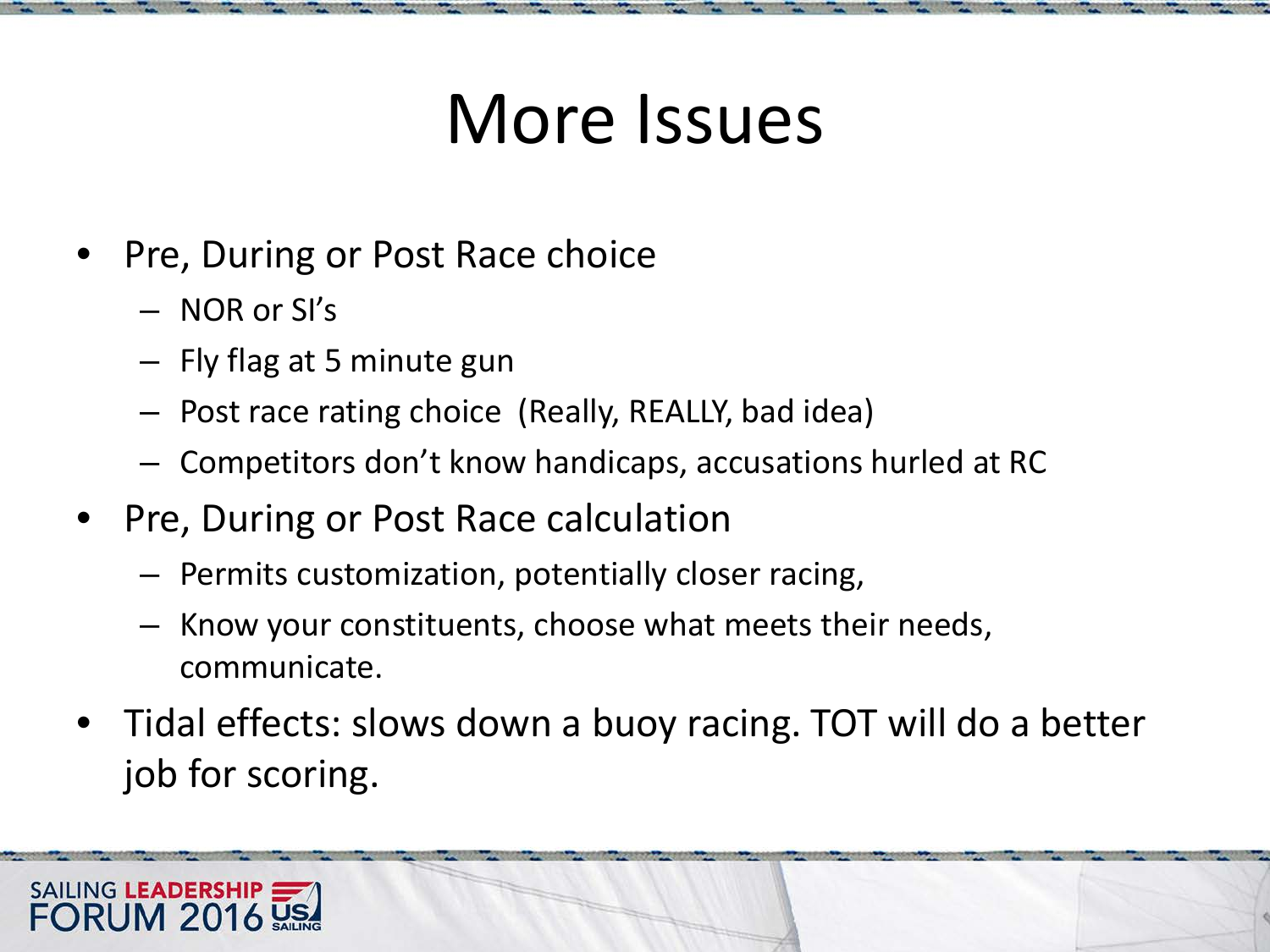#### Performance Curve Scoring

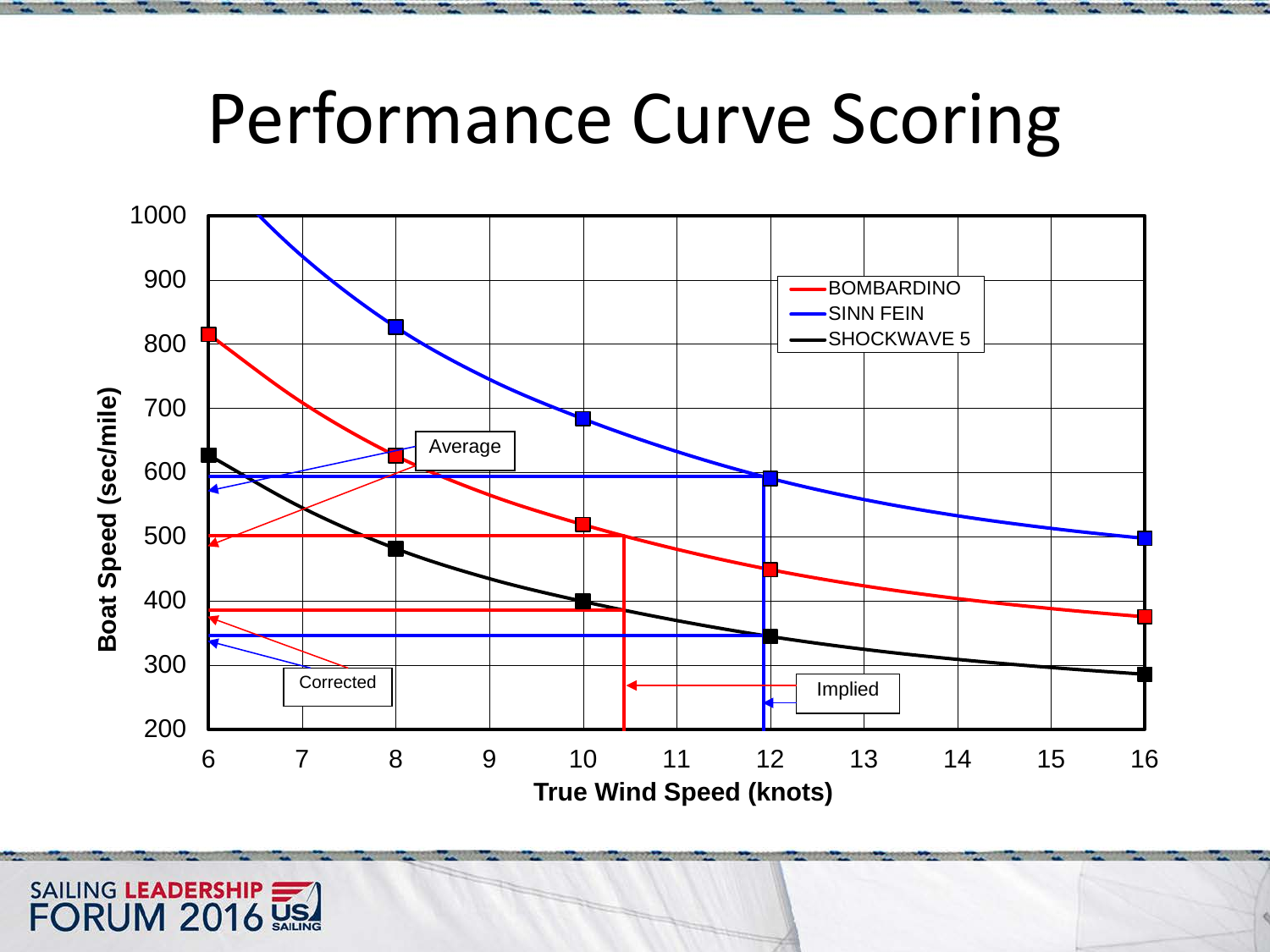#### Constructed Courses



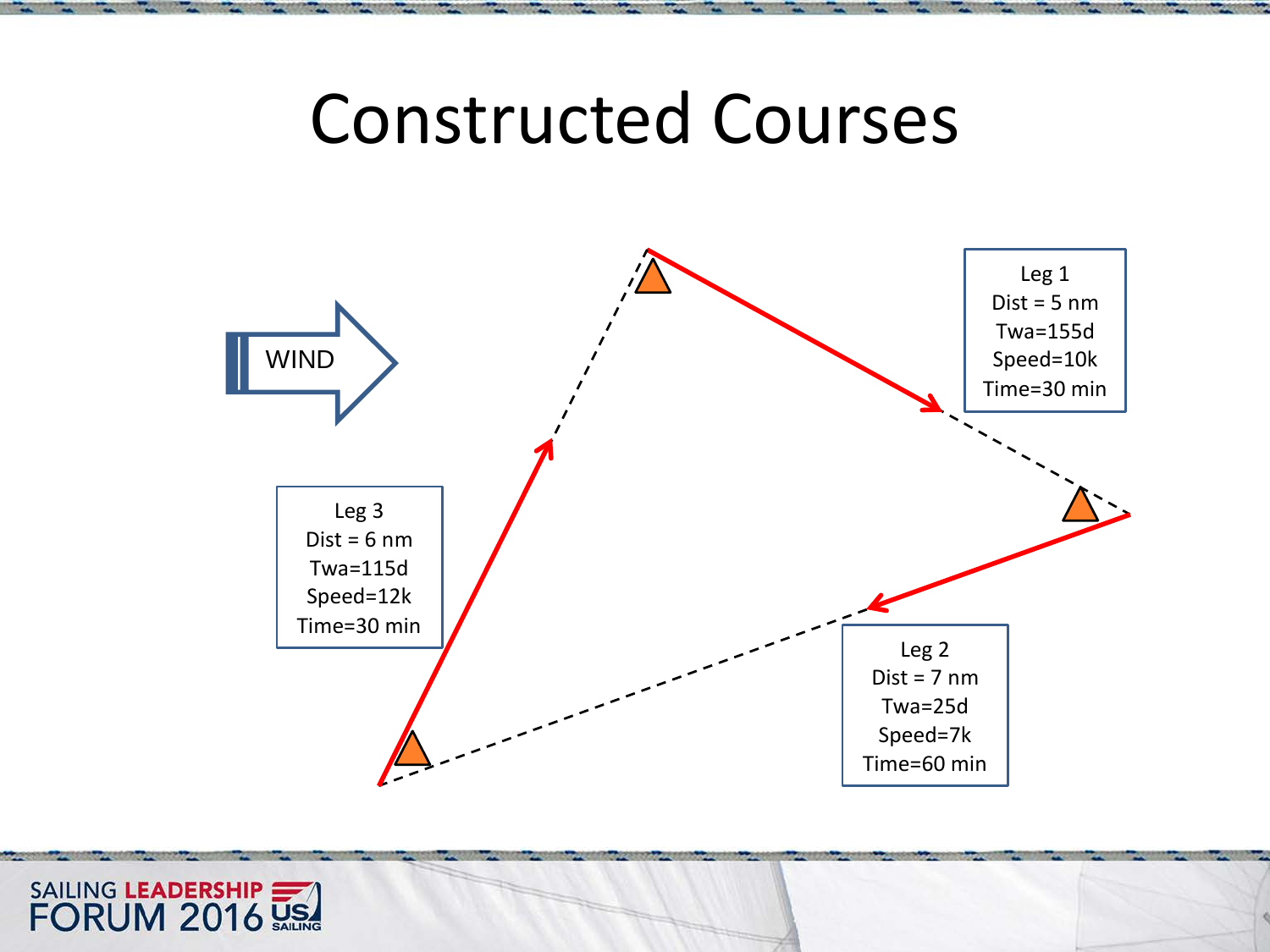#### Customized Handicap

| <b>Point of</b><br>Sail (%)  | <b>6 Knots</b> | 8 Knots                 | 10 Knots                | $12$ Knots     | 14 Knots       | 16 Knots         | 20 Knots       | 24 Knots     |
|------------------------------|----------------|-------------------------|-------------------------|----------------|----------------|------------------|----------------|--------------|
| <b>Beat</b>                  | 3              | 0.5                     | 0.5                     | 0.5            | 0.5            | 0.5              | 0.5            |              |
| 52                           | 2 <sub>1</sub> | 0.5                     | 0.5                     | 0.5            | 0.5            | 0.5              | 0.5            |              |
| 60                           |                | 2 <sup>1</sup>          | 2 <sup>2</sup>          | 2 <sup>2</sup> | $\overline{2}$ | $2\overline{ }$  | $\overline{2}$ |              |
| 75                           |                | $\overline{\mathbf{4}}$ | $\overline{\mathbf{4}}$ | 4              | 4              | 4                | 4              |              |
| 90                           |                | 8                       | 8                       | 8              | 8              | $\boldsymbol{8}$ | 8              |              |
| 110                          |                | 12                      | 12                      | 12             | 12             | 12               | 12             |              |
| 135                          |                | 26                      | 20                      | <b>18</b>      | 14             | 10               | 10             |              |
| <b>150</b>                   | 45             | 15                      | 21                      | 23             | 25             | 29               | 29             | 20           |
| <b>165</b>                   | 25             | 16                      | 16                      | 16             | 17             | 17               | 17             | 40           |
| <b>Optimum</b><br><b>Run</b> | 25             | 16                      | 16                      | 16             | 17             | 17               | 17             | 40           |
| <b>Wind</b><br>Weighting     | 1              | $\overline{\mathbf{4}}$ | 10                      | 13             | 24             | 31               | 14             | $\mathbf{3}$ |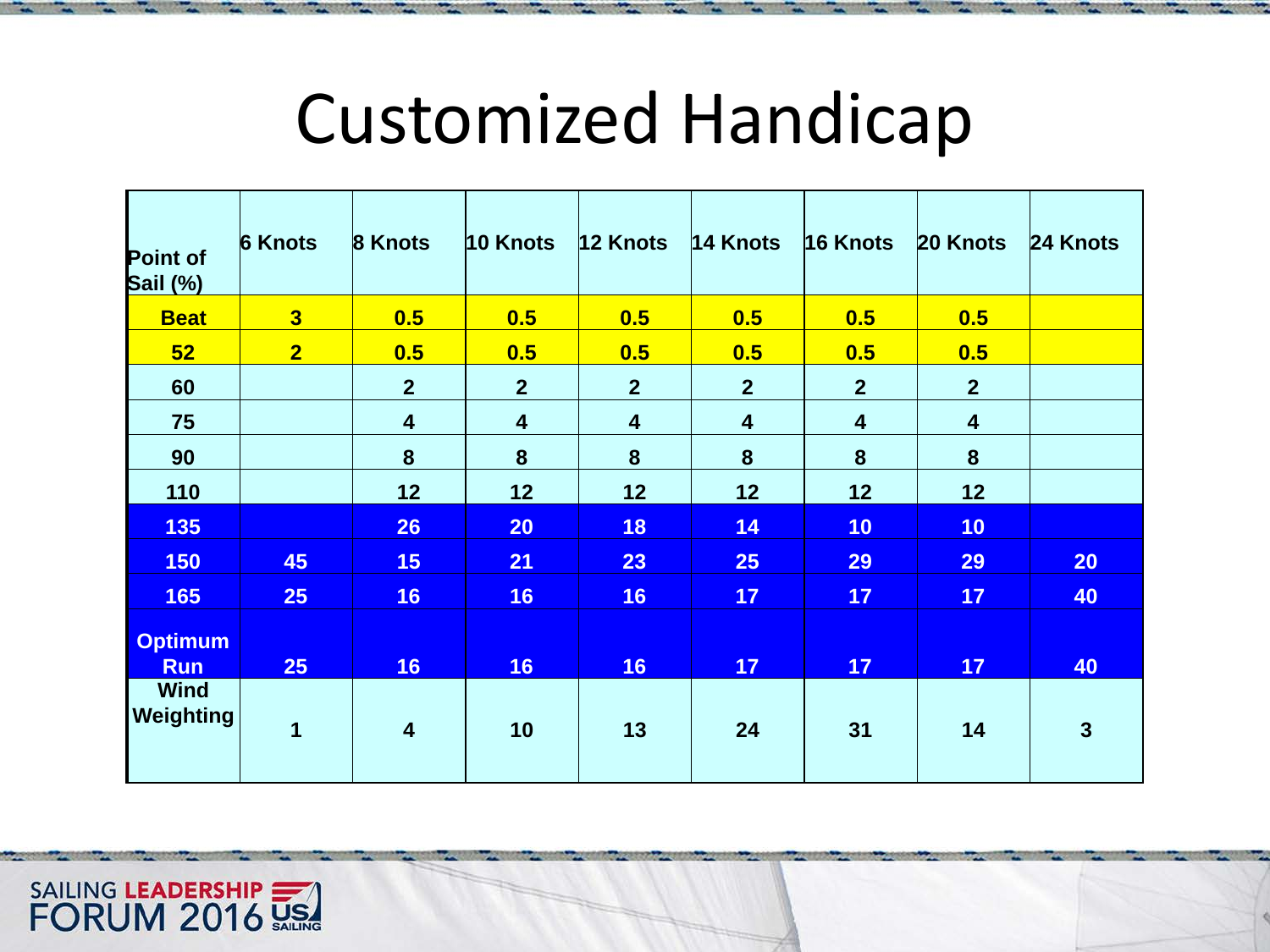## Common Scoring Solutions

- Transpac custom, single number TOT (was TOD)
- Pacific Cup, Cabo, Puerto Vallarta custom,
- Acapulco custom, multiple for course layouts, TOT
- Chicago Mac custom, TOT, two choices, decision
- Bayview Mac  $-$  single number TOT
- Marblehead Halifax -- single number TOT
- Newport Bermuda performance curve scoring

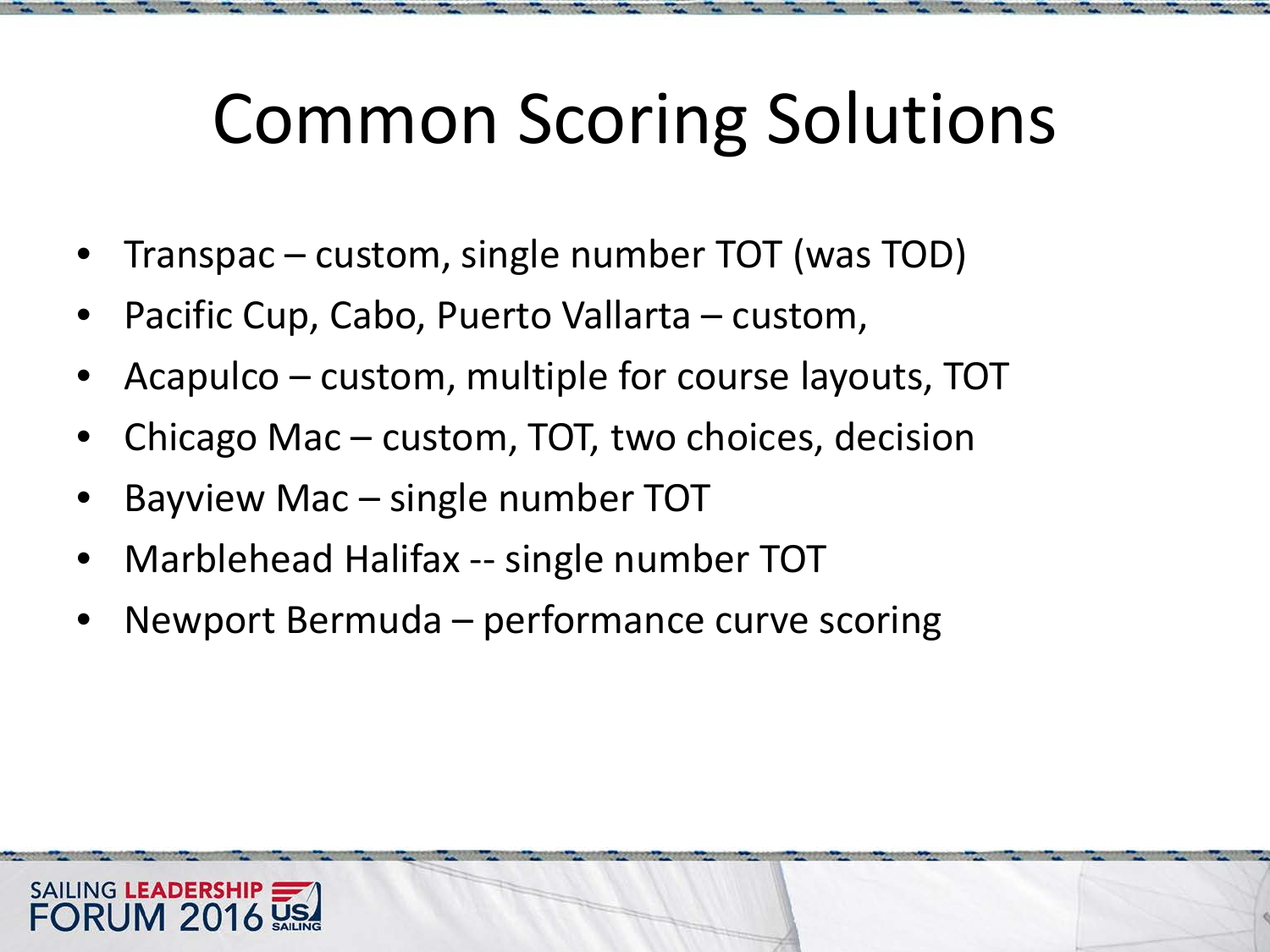# Dealing with Complexity

- TOD perhaps the easiest to calculate in ones' head.
- TOT probably requires calculator: customized tables
	- Chicago Mac uses custom Smart Scratchsheet with tables
- Performance Curve Scoring
	- Newport Bermuda has Smart Scratchsheet with full code for computing ratings: available to all
- Focus: make it easy for the sailor to know how he is doing versus the competition throughout the race

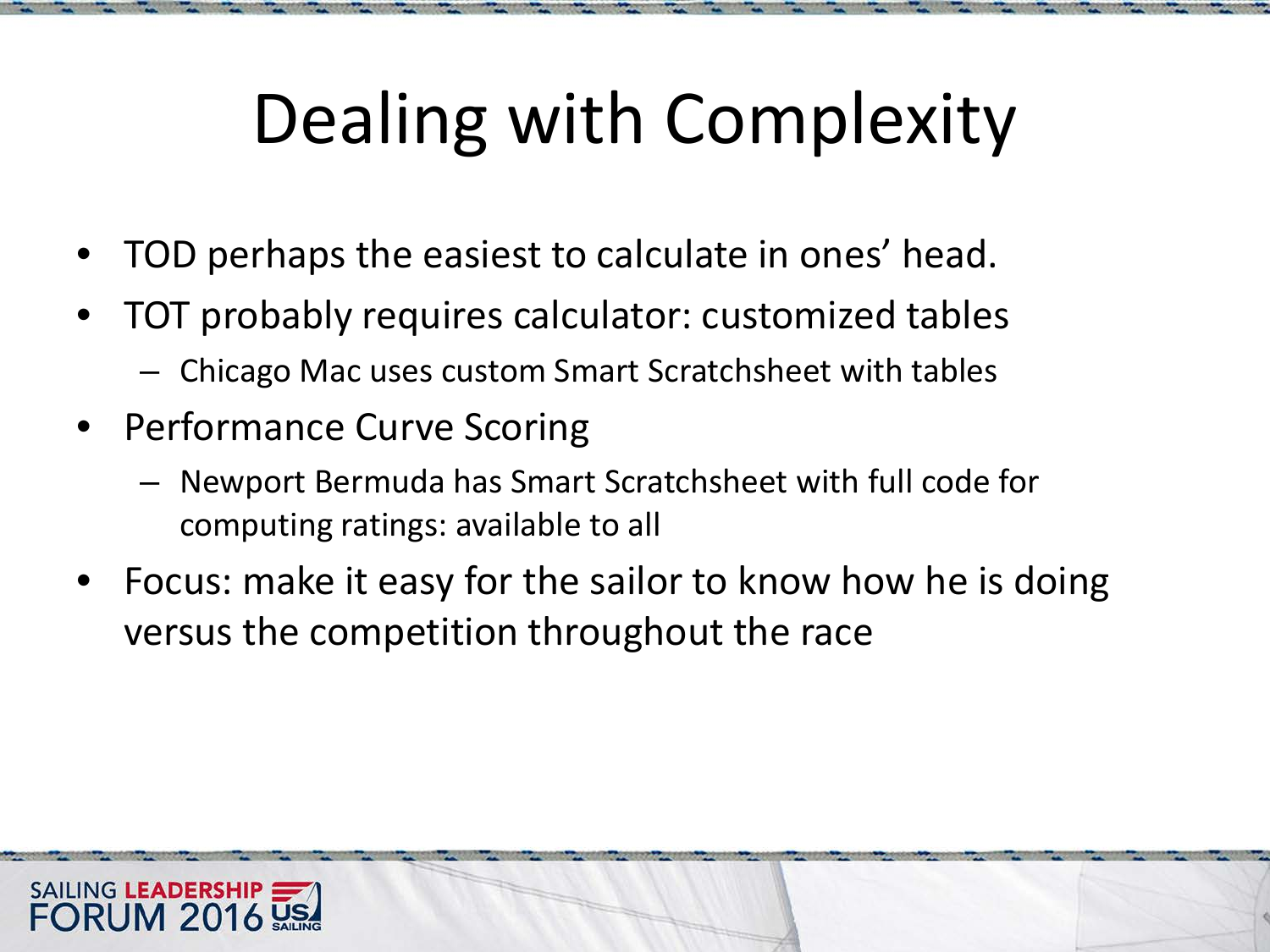## Pursuit Races

- Time allowances built into the start sequence.
- First to finish wins. Finish order is score/rank.
- Easy to understand for all, including first time racers.
- Pass the boats in front.
- Stay ahead of the boats behind.
- No calculations.
- Time differences at finish very easy to record.
- FUN!
- Close finishes require knowing the wind speed, direction and course layout.

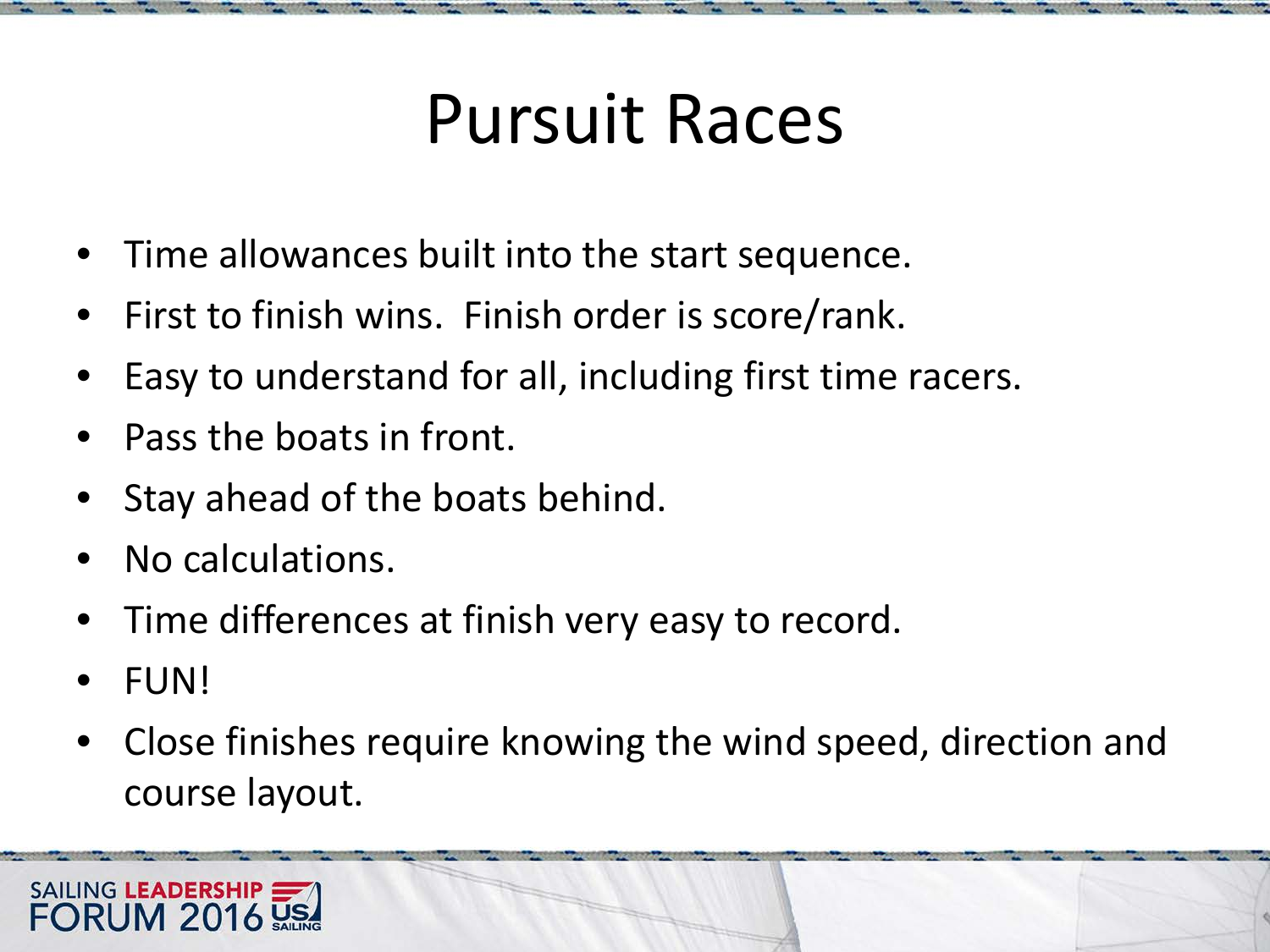## Rating Perfection: So What?

- $\bullet$  If:
	- Ratings are perfect.
	- All boats are sailed exactly to their ratings.
	- Wind and Course conditions exactly match those assumed by rating.
	- Then you get great results.
- But:
	- Wind and Course never match the conditions assumed in the rating.
	- Sailors make mistakes.
	- "Mother Nature" is unfair: lifts/headers/puffs/lulls.
- Having "fair" ratings is only half the problem of close racing

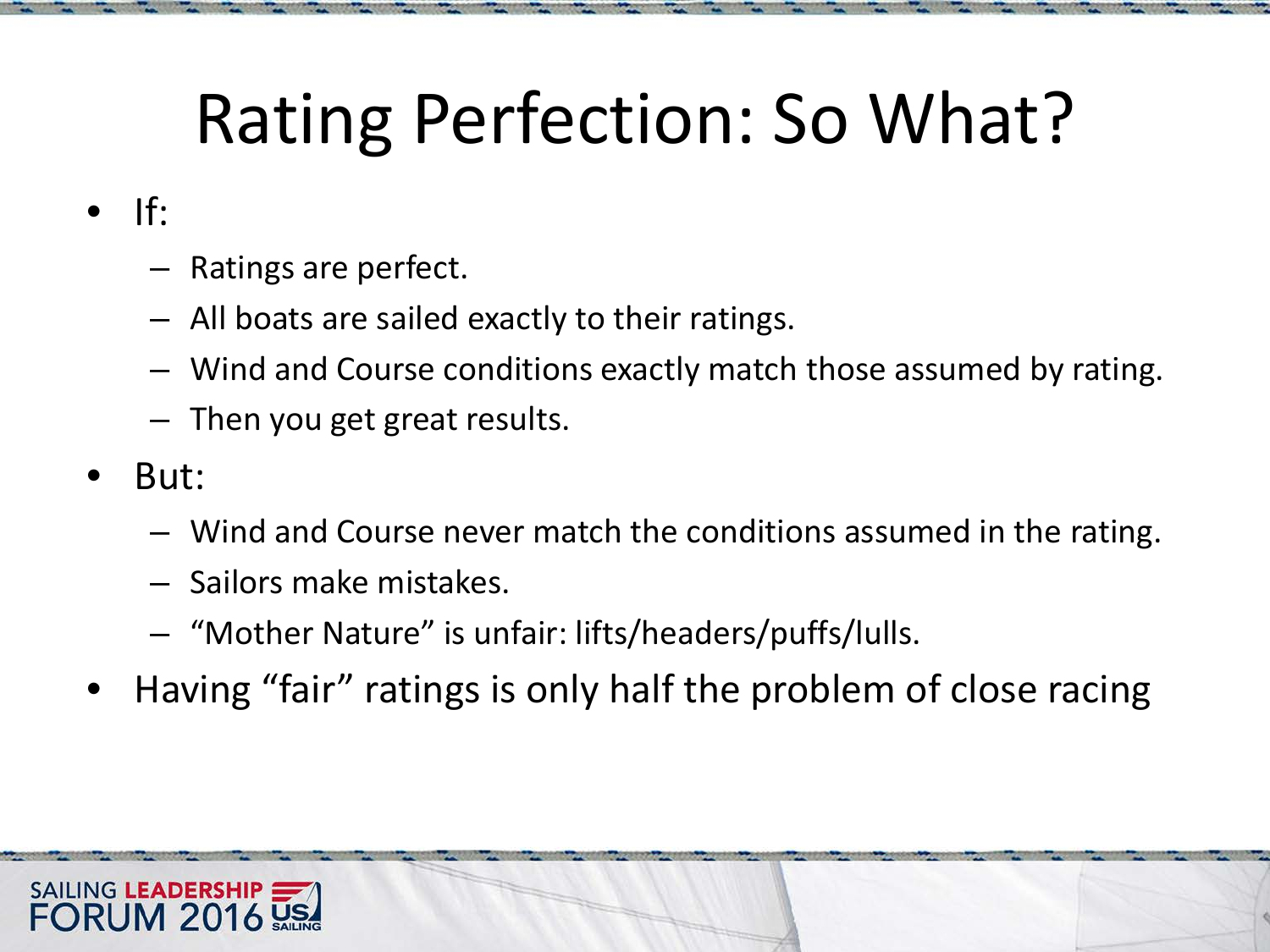## General Recommendations

- Know your clients:
	- Why did they come, what are their expectations, do they understand sailboat racing, can they deal with complexity?
- Determine your priorities:
	- Should the best sailed/prepared boat win every race? more accuracy
	- Should you have more winners? (Every dog…) more luck
- Questions:
	- Build participation, or identify the best sailor, or blend of both?
	- How predictable is the wind/course content?
		- If predictable, model it, go for accuracy, if not KISS
- Design/choose what works best for the sailors.
- Good class breaks